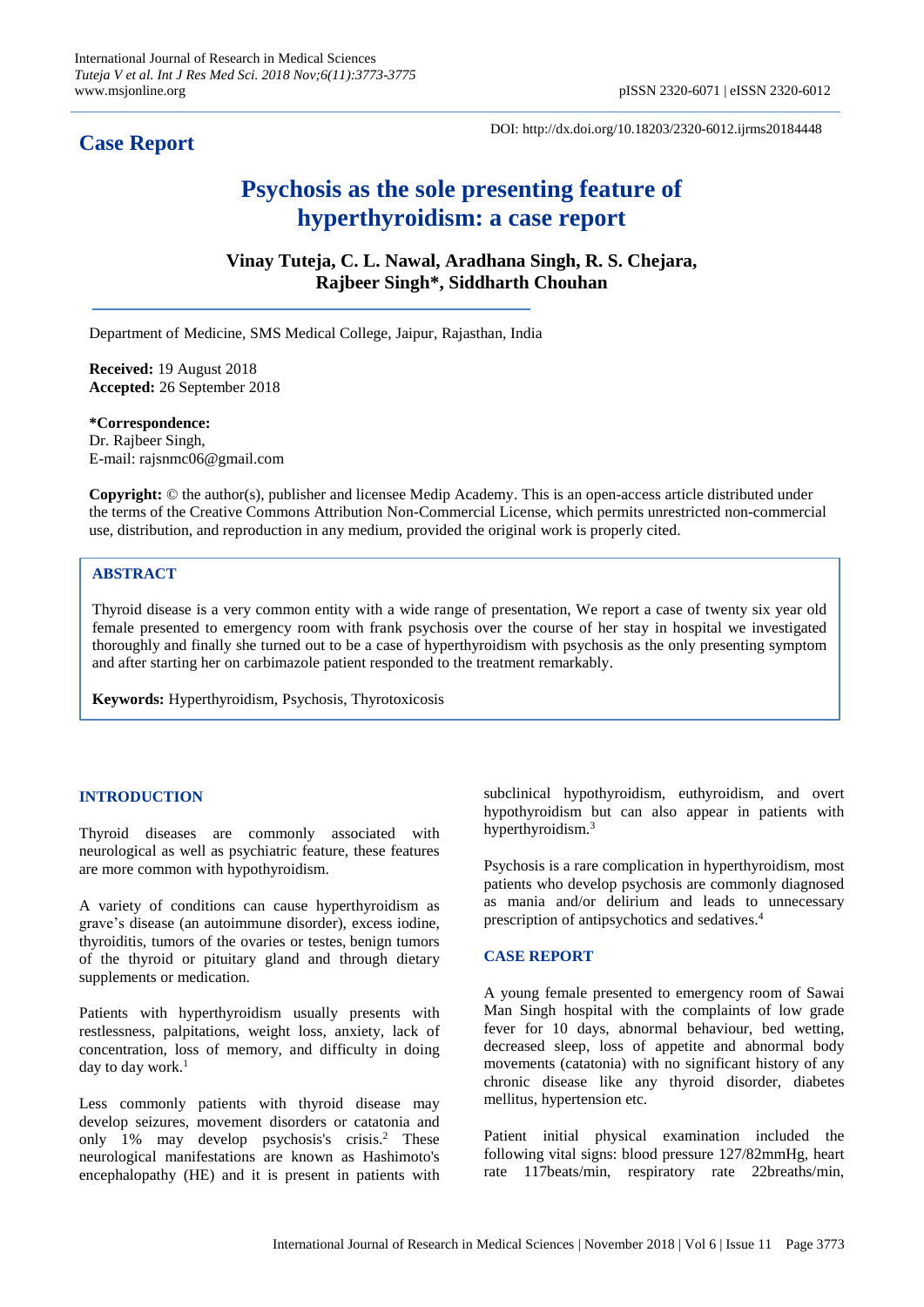temperature 37.9 degree celsius, and oxygen saturation 100% on room air. With such a presentation the first diagnosis kept was any CNS infection for which we investigated patient thoroughly and started with routine blood investigation and other common cause of fever as Dengue and malaria (Table 1) also to rule out any encephalitis or an organic brain lesion we did a CSF study, MRI brain but to our surprise all these investigations came out to be in normal range. With stuck in diagnostic dilemma we thought of unusual causes of psychosis and ordered ANA, urine porphyrea and serum copper levels but all of these tests came out negative. With keeping in mind the young age and tachycardia with psychosis as the major feature we did a thyroid hormone profile which revealed state of thyrotoxicosis with free T3-11.33pg/ml, freeT4-3.02ng/ml, T.S.H.-<0.00 and anti TPOab-1094.7IU/ml. USG neck revealed bilateral thyroiditis. Patient was immediately started on Tab. carbimazole 20mg b.d and Tab propranolol 40mg b.d, within a couple of days patients general condition improved with significant improvement in comprehension and bladder control and patient was discharged after four days in much better condition.

#### **Table 1: Routine investigations.**

| <b>Serum level investigation</b> | <b>Level</b>     |
|----------------------------------|------------------|
| Random blood sugar               | 90mg/dl          |
| Serum creatinine                 | $0.95$ mg/dl     |
| Serum urea                       | 35mg/dl          |
| Sodium                           | 138mMol/l        |
| S.G.O.T                          | $32 \text{ U/L}$ |
| S.G.P.T                          | 37 U/L           |
| Haemoglobin                      | 9.1gm/dl         |
| T.L.C                            | $5.6*1000/mm3$   |

#### **DISCUSSION**

Hyperthyroidism is characterised by raised serum concentrations of thyroxine (T4), tri iodothyronine (T3) and low serum thyroid-stimulating hormone (TSH) concentrations. Whereas subclinical hyperthyroidism has following hormonal profile; low serum TSH, but normal serum T4 and T3 concentrations.<sup>5</sup>

Elevated serum T4 and T3 levels raises catecholamine signalling via increased numbers of beta-adrenergic receptors. The resulting symptoms (e.g., palpitations, heat intolerance, diaphoresis, and tremor) are due to adrenergic surge and these are most common manifestations of hyperthyroidism.<sup>6</sup>

Psychosis associated with thyrotoxicosis/hyperthyroidism is very unusual. In contrast, psychiatric manifestations are commonly associated with myxedema.<sup>7</sup> However, thyrotoxicosis by itself can aggravate the psychiatric manifestations. <sup>8</sup> Psychosis crisis must be evaluated thoroughly for common diseases as trauma, autoimmune diseases, drugs, iatrogenic causes, cerebrovascular accidents, malignancies, congenital disorders, metabolic disturbances (electrolytes, glucose levels), sepsis, neurological infections, Addison disease, hyperparathyroidism, temporal lobe epilepsy, and schizophrenia. 9,10

Thyroid hormones play an important role in the regulation of mood and the spectrum of neuropsychiatric features associated with thyroid diseases can be very wide.<sup>11</sup>

The therapeutic approaches to hyperthyroidism are antithyroid drugs (ATD), surgery and radioactive iodine (RAI). Carbimazole and propylthiouracil are antithyroid drugs that are effective in reducing the production of thyroid hormones in the majority of people with hyperthyroidism. 12-14

In this case also patient presented with full blown features of a psychiatric disordered and multistep approach lead to the diagnosis of a very common disease with an unusual presenting feature.

#### **CONCLUSION**

It is important to remember that an atypical presentation of a commonly occurring disease is far more common than a rare disease. Psychosis can be an uncommon presenting feature of a very common disease so it must be thoroughly investigated prior to labelling the disease as a psychiatric disorder.

*Funding: No funding sources Conflict of interest: None declared Ethical approval: Not required*

#### **REFERENCES**

- 1. Chong JY, Rowland LP, Utiger RD. Hashimoto encephalopathy: syndrome or myth?. Archives of Neurol. 2003 Feb 1;60(2):164-71.
- 2. Brownlie BE, Rae AM, Walshe JW, Wells JE. Psychoses associated with thyrotoxicosis-'thyrotoxic psychosis.'A report of 18 cases, with statistical analysis of incidence. Euro J Endocrinol. 2000 May 1;142(5):438-44.
- 3. Brandt F, Thvilum M, Almind D, Christensen K, Green A, Hegedüs L, et al. Hyperthyroidism and psychiatric morbidity: evidence from a Danish nationwide register study. Euro J Endocrinol. 2014 Feb 1;170(2):341-8.
- 4. Gagliardi JP, Clary GL. Treatment of thyrotoxicosis induced psychosis. psychopharmacology. Bulletin. 2002;36:7-13.
- 5. Pearce EN, Farwell AP, Braverman LE. Thyroiditis. N Engl J Med. 2003;349(6):620.
- 6. Silva JE, Bianco SD. Thyroid-adrenergic interactions: physiological and clinical implications. Thyroid. 2008;18(2):157-65.